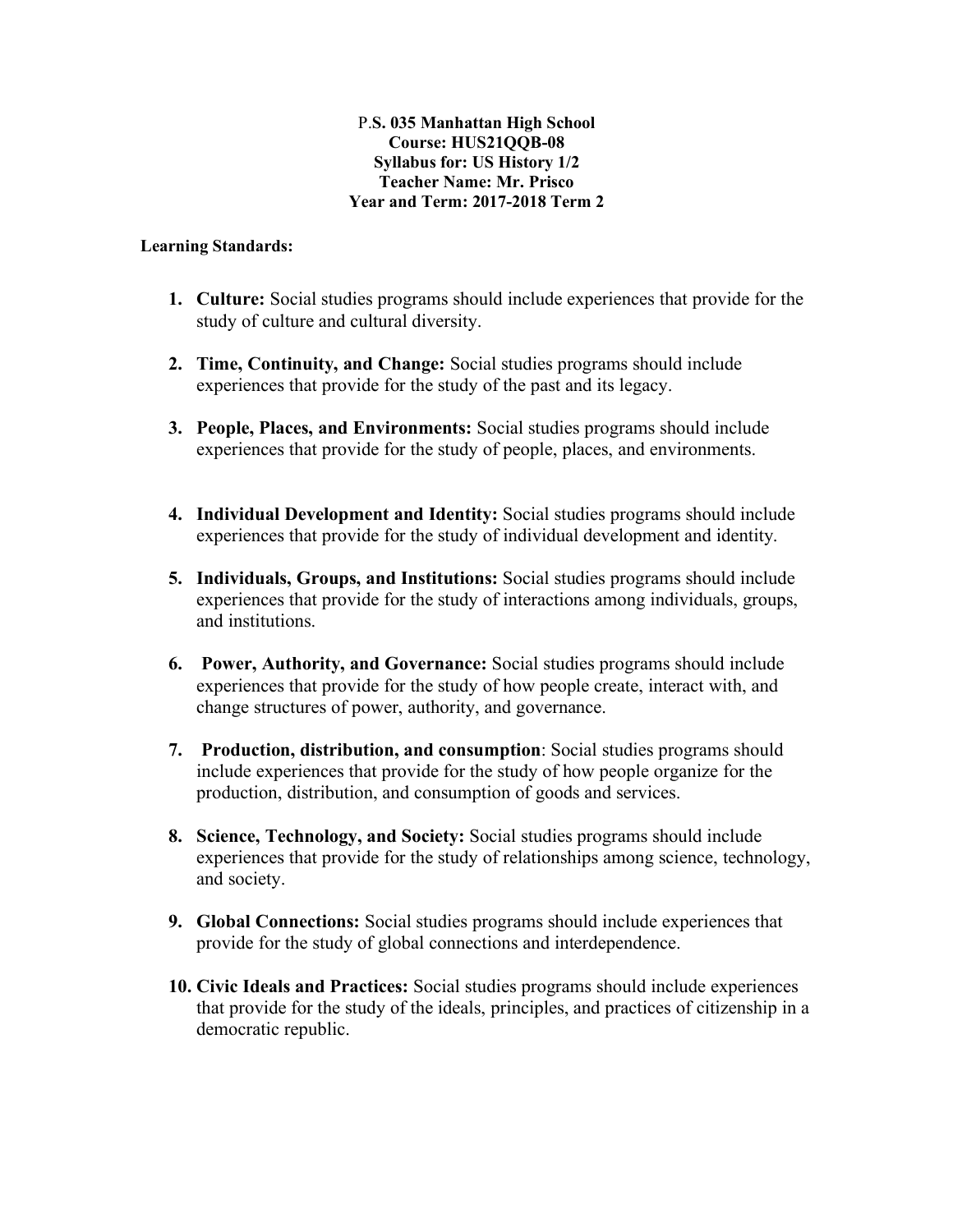**Course Description:** The study of history, geography, economics, government and civics is the study of humanity, of people and events that have individually and collectively shaped our nation and the world. A strong and effective social studies program helps students make sense of the world in which they live, allows them to make connections between major ideas and their own lives, and it helps them see themselves as active members of a global community. While knowledge of content is very important, it is equally important to engage our students in historical thinking. Students engaged and challenged to think like historians, raise questions, think critically, consider many perspectives and gather evidence in support of their interpretations as they draw upon chronological thinking, historical comprehension, historical analysis and interpretation, historical research, and decision-making. These are the skills that will serve them well as participating citizens of a democracy*. – The New York City Department of Education Grades 9-12 Social Studies Scope & Sequence.* 

United States History is the history of a great experiment in representative democracy. This year you will learn about the structure and function of your government and the recent history of the United States. The major objective of this course is to provide you with an understanding of the basic principles and cultural heritage that support our form of government so that you can become informed, committed participants in our democracy.

U.S. History and Government will begin around the 1600s during Colonial America and will travel to the current events of our country today. The class will conclude with students taking the New York State U.S. History  $\&$ Geography Regents examination as well as a Project Based Assessment.

### **Calendar or Unit Map**

- **1.** The Gilded Age and the Progressive Era (1870s-1900's)
- **2.** Imperialism and World War 1(1898-1918)
- **3.** The Roaring 20's (1920-1929)
- **4.** The Great Depression and the New Deal (1929-1939)
- **5.** World War II (1939-1945)
- **6.** Post War America: The Cold War Begins and 1950's Culture (1945- 1960)
- **7.** The 1960's: JFK, LBJ, Civil Rights and the Vietnam War (1960- 1975)
- **8.** Social & Economic Change Domestic Issues (1945-Present)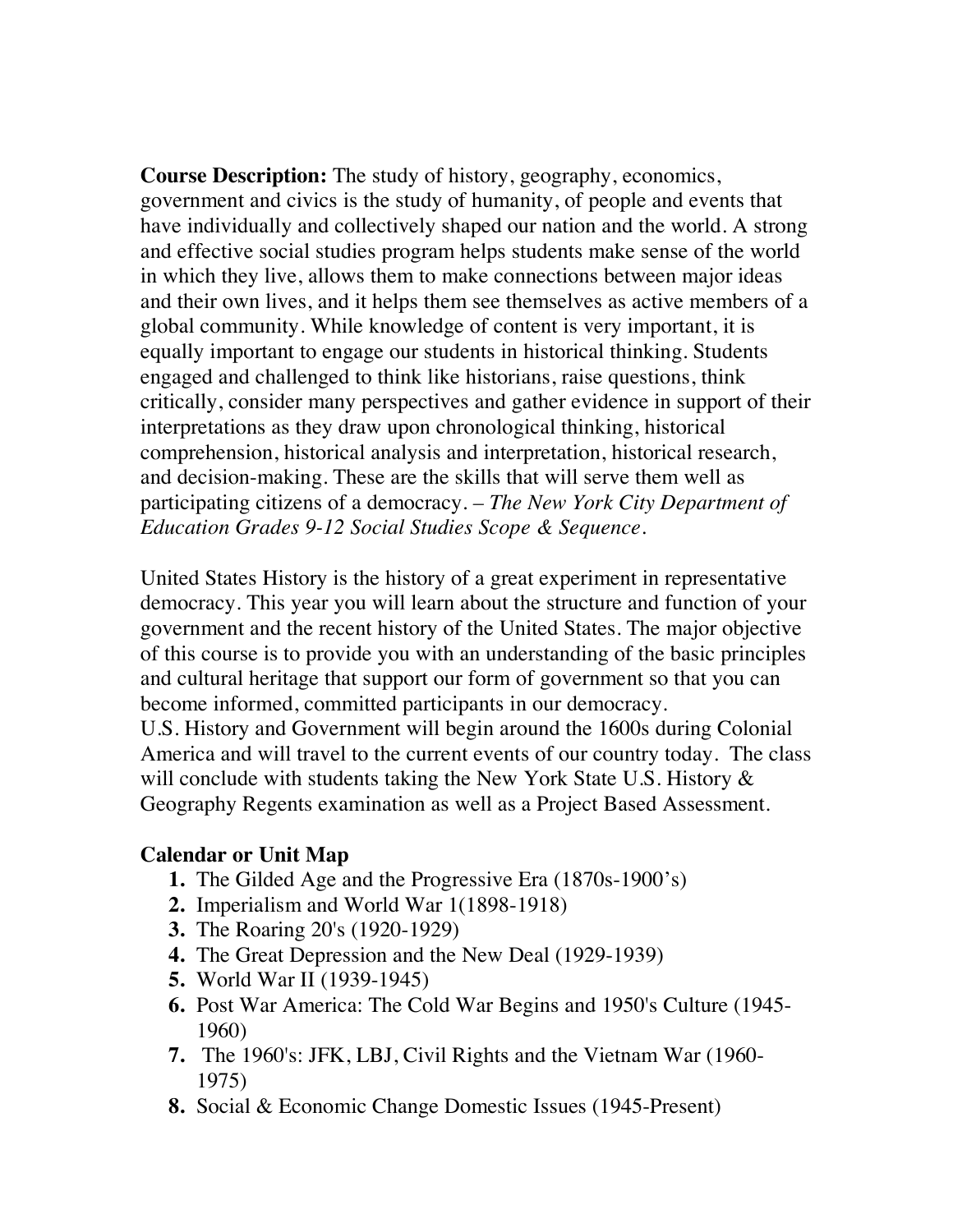- **9.** The U.S. in a Globalizing World (1990-Present)
- **10.** Regents Review

**Course Materials:** Students are recommended to have a binder to put their class notes and handouts in. If a binder is not available I will provide folders for students. Students should be taking their notes home each day to review notes for upcoming quizzes or test.

# **Grading Policy**

To successfully complete this course these are the things that students will need to accomplish. All work and assignments are an important part of learning in our class and are required to be handed in on time. Late or missing assignments will negatively affect grades. The following is how STUDENTS will be able to determine their grade:

## **Class Participation 15%**

Constructive, active participation includes speaking up during class discussions, contributing to group activities, and listening to and respecting your teacher and classmates. Greater student participation makes for livelier class discussions. Your ideas and opinions matter! Every day while in class, you will have the opportunity to earn classroom participation raffle tickets. You can earn these tickets in number of different in-class factors including: class participation, interaction with peers, completion of in-class assignments, and collaborative efforts during group activities. Respectful and positive behavior will also be apart of the final class participation grade. However, tickets can be removed for extreme negative behavior. (examples: walking out of the class without permission, picking a fight with a peer and using disrespectful language either to a peer or staff member) At the end of each week, we will set aside time to add up the total amount of tickets you have collected. You will have the opportunity to earn a total of 15 tickets for the week. The amount of tickets you have will count towards 10 Percent of your class participation grade.

# **Classwork (25%)**

In order to maximize learning opportunities in the classroom, students will be graded on in-class assignments, and collaborative efforts during group activities.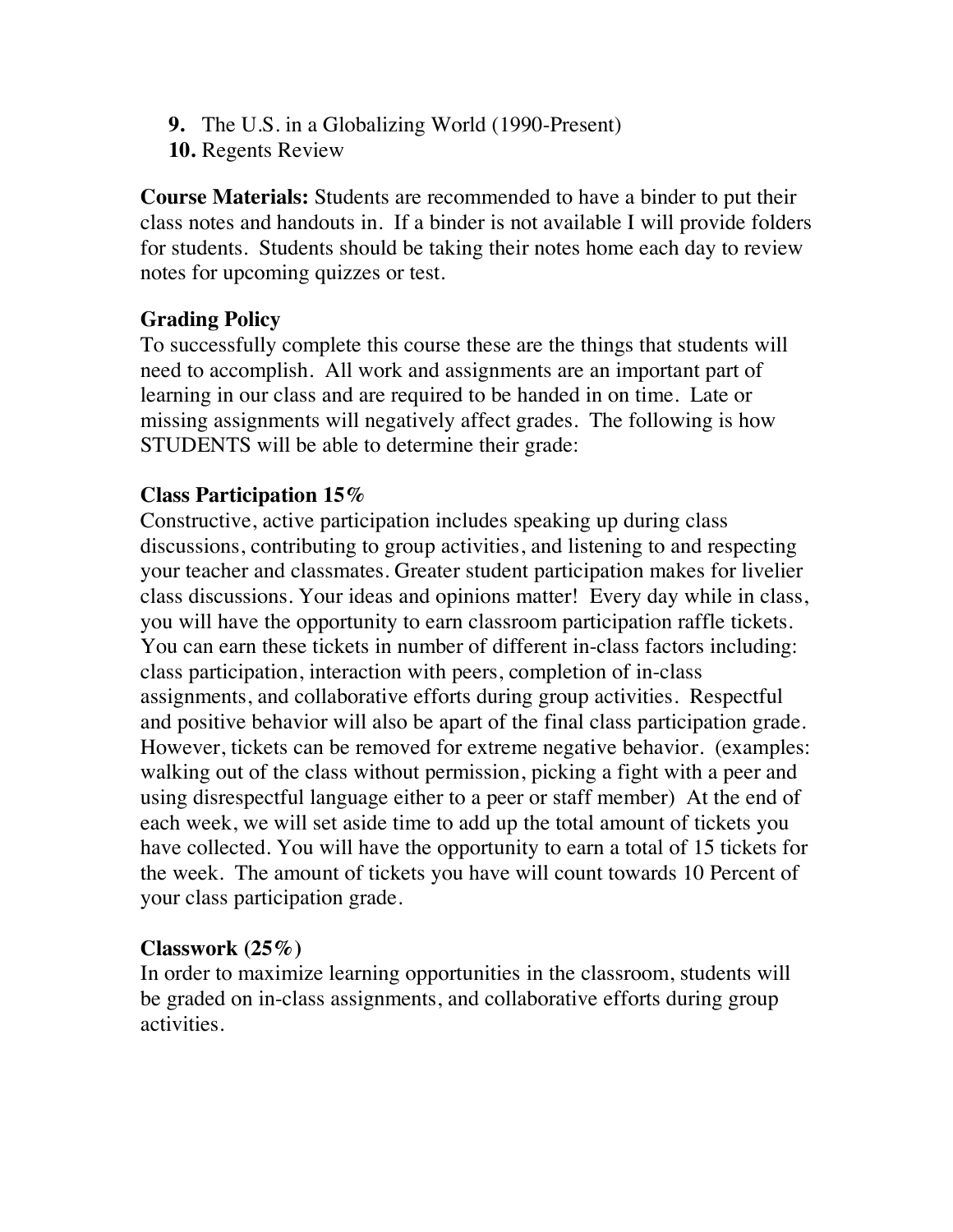### **Homework- 20%**

Homework is an extension of classroom instruction and its completion is necessary in order to achieve success. Homework will be collected and graded on a consistent basis. Late homework can be handed in; however, it will receive a reduced grade.

### **Assessments**

**Unit Projects/Exam- 40%** Tests will be given at the end of each unit and will consist of multiple choice, DBQ, and essay questions. You will have adequate notice prior to exams so that you can prepare for them (3-5 days). Projects: There will be a few projects assigned throughout the course of the school year. These projects may involve both individual and group efforts and require both in-class and at-home work. Students will be given a sufficient amount of time to complete each project.

*\*Students who are newly admitted to a course and would otherwise fail the course due to being unable to demonstrate a mastery of the subject matter in the time since arrival student will receive a grade of NL. Students shall make up work by the following term so they can receive a numerical grade. All students must complete a packet that consists of at least half of the homework and reading assignments. Students will than take a multiple-choice assessment once they completed the homework and reading assignments.* 

## **Other Expectations:**

**Respect** is a top priority in this classroom. We must be accepting of beliefs and ideas that are both similar and different to ours, and celebrate the diversity that exists in our classroom on a daily basis. We must also not mistreat the property and belongings of others.

You are responsible for completing any and all work assigned while you are absent (including tests).

1. **Arrive to class on time!** When you are absent it is your responsibility to make up what you missed.

2. Do not leave the classroom without permission. For your safety it is important that Ms. Torres and I know where you are at all times.

3. Class is dismissed as scheduled. For last period class, class is dismissed